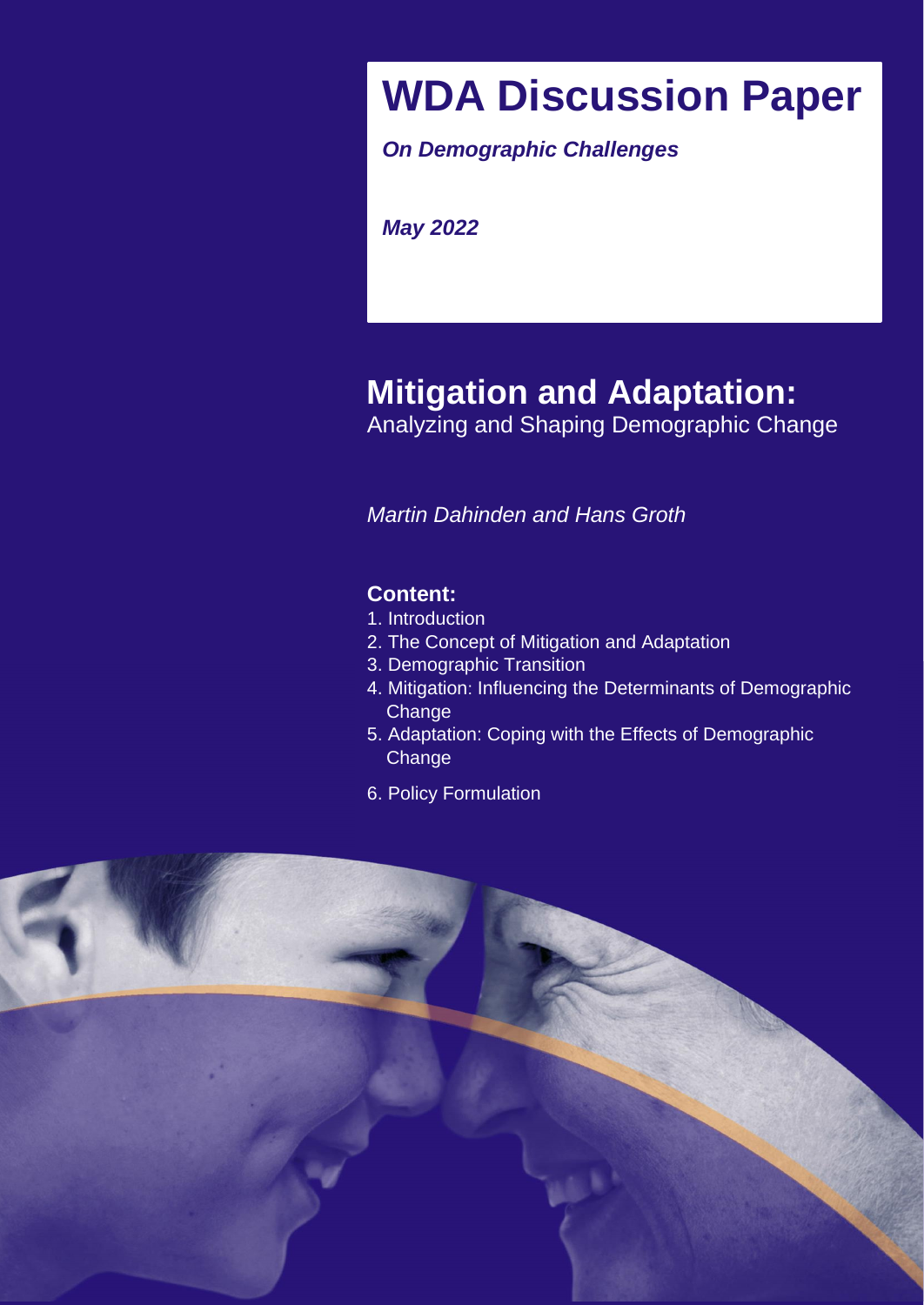# **Mitigation and Adaptation: Analyzing and Shaping Demographic Change**

**Martin Dahinden and Hans Groth**

# **Contents**

- 1. Introduction
- 2. The Concept of Mitigation and Adaptation
- 3. Demographic Transition
- 4. Mitigation: Influencing the Determinants of Demographic Change
- 5. Adaptation: Coping with the Effects of Demographic Change
- 6. Policy Formulation
- 7. Conclusion References

# **Abstract**

Demography, the statistical study of human populations, has rapidly gained importance in recent political discussions, both in individual countries and multilateral institutions. Demographic data are an excellent starting point for policymaking because they allow for long-term and reliable projections. However, in most cases, demographic issues are addressed in a rather selective manner with a focus on individual topics such as pension systems, migration, or workforce development. A comprehensive view is rather rare. The lack of a holistic view and comprehensive policy approaches entail the risk of acting too late and inadequately to problems brought about by the consequences of demographic changes. The concept of mitigation and adaptation, developed and successfully applied in other fields, has great potential when applied to demographic issues. The concept does not explain demographic change, nor is it a generator of solutions. But it can form a useful framework and heuristic approach for understanding demographic change, classifying challenges, and deriving measures and policies. Precisely because the concept is not a closed model, it invites the consideration of research findings from very different fields.

#### Martin Dahinden (\*) - Hans Groth

World Demographic and Ageing Forum, St. Gallen, Switzerland E-mail: Martin.Dahinden@uzh.ch; hgroth@wdaforum.org

#### **About the WDA Forum**

*As a Think Tank, the WDA Forum actively shapes the discussion on demographic topics. We work closely with the Institute of Insurance Economics at the University of St. Gallen as well as other educational and research institutions including the Harvard T.H. Chan School of Public Health in Boston, Stanford University in California, American Enterprise Institute in Washington/DC, Population and Ageing Centre at the University of New South Wales in Sydney, Fudan University in Shanghai, and Swissnex Network of Science and Technology.*

\_\_\_\_\_\_\_\_\_\_\_\_\_\_\_\_\_\_\_\_\_\_\_\_\_\_\_\_\_\_\_\_\_\_\_\_\_\_\_\_\_\_\_\_\_\_\_\_\_\_\_\_\_\_\_\_\_\_\_\_\_\_\_\_\_\_\_\_\_\_\_

**\_\_\_\_\_\_\_\_\_\_\_\_\_\_\_\_\_\_\_\_\_\_\_\_\_\_\_\_\_\_\_\_\_\_\_\_\_\_\_\_\_\_\_\_\_\_\_\_\_\_\_\_\_\_\_\_\_\_\_\_\_\_\_\_\_\_\_\_\_\_\_\_\_\_\_\_\_**

*The WDA Forum was founded in 2002 and is based in St. Gallen, Switzerland.*

*www.wdaforum.org*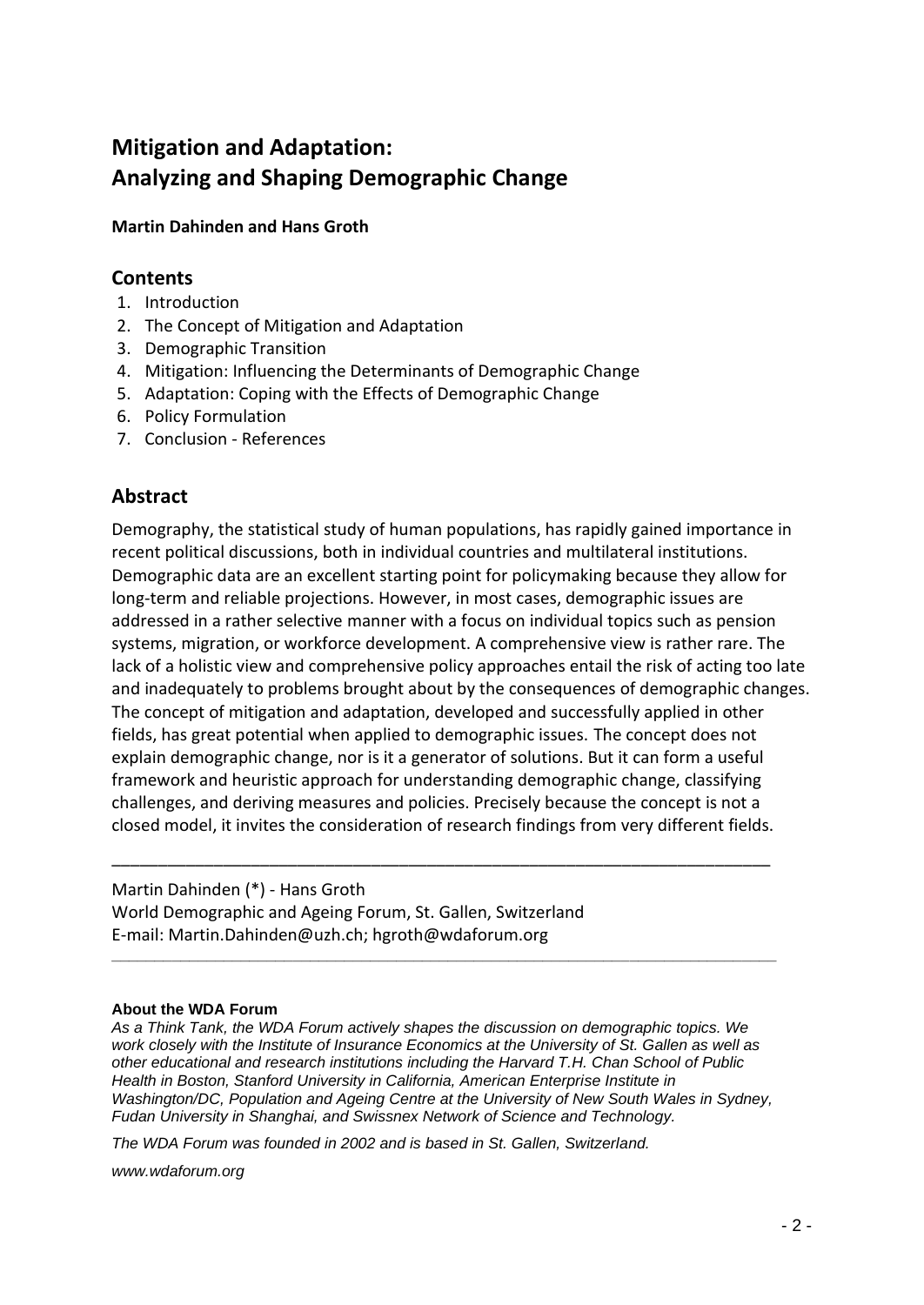# **1. Introduction**

Like climate change and digitalization, demographic change is one of the megatrends that will significantly affect all areas of life on the planet in the long term. However, policymaking in this area is still poorly developed. This neglect is not due to a lack of demographic knowledge or to insufficient scientific research. These are available on a large scale and of good quality.

The reasons for neglect are complex. Questionable pro-nativist policies have damaged the reputation of population policy and science. Some proposed solutions are controversial and politically contentious, at times to the point of being taboo. Indeed, this is also true for what gets identified as a problem in the first place. Religious beliefs play an important role as well. Because demographic issues are long term in nature and relate to the most personal aspects of life – birth and death – they have a hard time in the political process. Politicians usually think in terms of election cycles and predefined subject areas, but demographic change cannot be shaped this way.

In today's multilateral discussions, the focus is less on the longer-term development opportunities of countries and societies and much more on claiming individual rights. Such a one-sided focus – as important as the rights of individuals are – runs the risk that longerterm perspectives for society are neglected. This is true of, among others, the UN's Sustainable Development Goals (SDGs, Agenda 2030), the earlier Millennium Development Goals (MDGs), and the 1994 International Conference on Population and Development (ICPD), which was particularly important in the context of demography, with its Program of Action (UNFPA 2014).

All this makes it challenging to raise demographic issues in political discussions. As a result, the pressing problems from population trends intensify, and the burdens are transferred to future generations, who have increasingly less time to react effectively.

On the other hand, demographic analysis and forecasting tools have steadily improved over recent decades, and a lot of valuable knowledge has been acquired. Fortunately, there is no end in sight to this positive development. However, findings and tools are only of practical use if they find their way into political discussions, policy decisions and, finally, the implementation of concrete measures.

Mitigation and adaptation is a concept that is suitable for presenting larger contexts, classifying developments, and pointing to options for political action. There are two policyrelevant levels of intervention: Mitigation means acting on causes to avoid undesirable developments or damage; adaptation means limiting and managing unfavorable or difficult effects. The paired approach of mitigation and adaptation has proven useful in fields other than population science (law, epidemiology, risk management, climate policy, cybersecurity, etc.). It is worthwhile to evaluate this approach and consider its usefulness for demography.

To this end, the concept of mitigation and adaptation is briefly presented. Then, with the demographic transition model, it is linked to the determinants and impacts of demographic change. The demographic transition model does not cover all relevant aspects of demographic change, which include, for example, the spatial distribution of the population or changes in the composition of the population according to criteria other than age and gender, such as ethnicity, education, health, or wealth.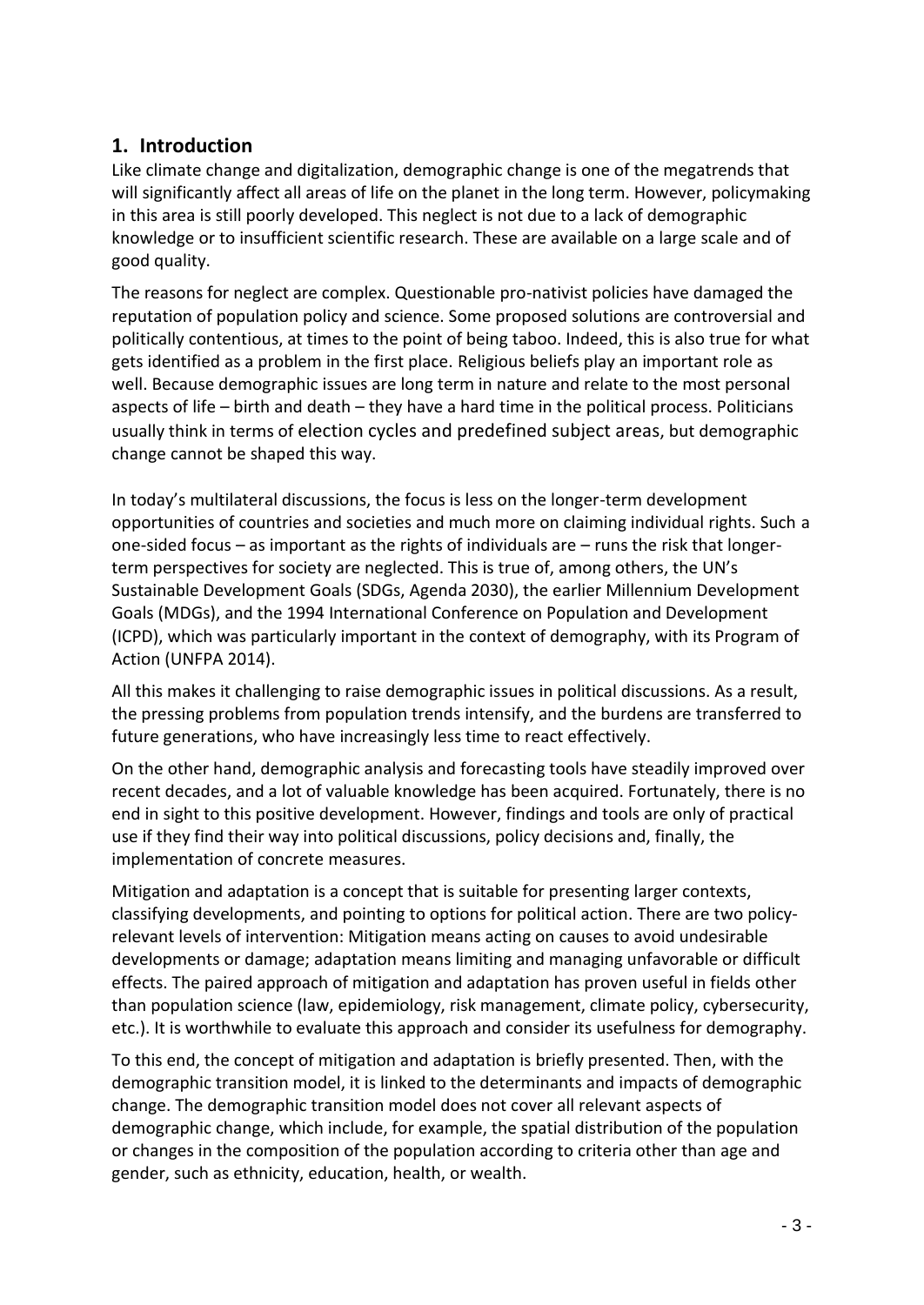# **2. The Concept of Mitigation and Adaptation**

Demographic developments can be addressed at two different levels. Mitigation targets the causes of demographic change. It is about influencing the determinants of demographic dynamics, i.e., fertility, mortality, and migration. The term mitigation originated in Anglo-Saxon criminal law and refers to factors that mitigate the severity of a crime or its punishment by making the defendant's behavior understandable. Today, the term is widely used and means diminution or avoidance.

In contrast, adaptation aims to manage – or learn to cope with – the consequences of demographic change. In general terms, adaptation means the adjustment of people to their social and physical environment. In the context of demographic development, it is about coping with phenomena such as the aging of a population, extreme urbanization, urban sprawl, etc., not by breaking the actual dynamics, but by seeking and implementing measures that lessen or counteract their negative effects.

Policy formulation in this approach is the design of appropriate mitigation and adaptation measures based on proven or innovative solutions using demographic knowledge and data.

Before elaborating further on the usefulness of the concept of mitigation and adaptation for population policies, it is worth pointing out some of the areas where they are being applied (regardless of what terminology is being used in those contexts).

In epidemiology or pandemic response, a mitigation and adaptation approach has long been in use. Mitigation measures contain the spread of a pathogen by reducing the number of new infections, thus avoiding overloading the health care system. Measures with this purpose include vaccinations, distance rules, masking requirements, hygiene measures, exit restrictions, reduction of contacts, isolation, and requirements to work from home. Adaptation measures, on the other hand, address the effects. These include medical treatment, care, and rehabilitation of the sick, the expansion of medical facilities, and measures to address the economic damage caused by the pandemic.

In climate policy, a distinction is made between mitigation and adaptation measures. Mitigation measures reduce greenhouse gas emissions by replacing fossil fuels in transport, industrial production, electricity generation, and the like. Adaptation measures, by contrast, deal with the consequences of climate change. These include the development of heatresistant varieties for agricultural production, improving flood protection, or fighting against tropical diseases that spread with climate change. Adaptation measures usually do not reduce greenhouse gas emissions, but rather the harm they cause (Landauer 2012).

The concept of mitigation and adaptation are related to risk management, which is about avoiding and managing losses. In the insurance industry, the term risk mitigation is widespread. However, the division into mitigation and adaptation is not common. Risk management in areas such as supply chain management, cybersecurity, or financial risks is very much concerned with external influences over which there is little control. This is strikingly different from pandemics or climate change caused by human activities, where the risks and challenges arise endogenously, i.e., from developments in the system itself.

In the case of demographic change, there are similar interdependencies as in the cases of pandemics and climate change. It is not a matter of external impacts or shocks but of changes coming from within, which can be shaped by purposeful policies.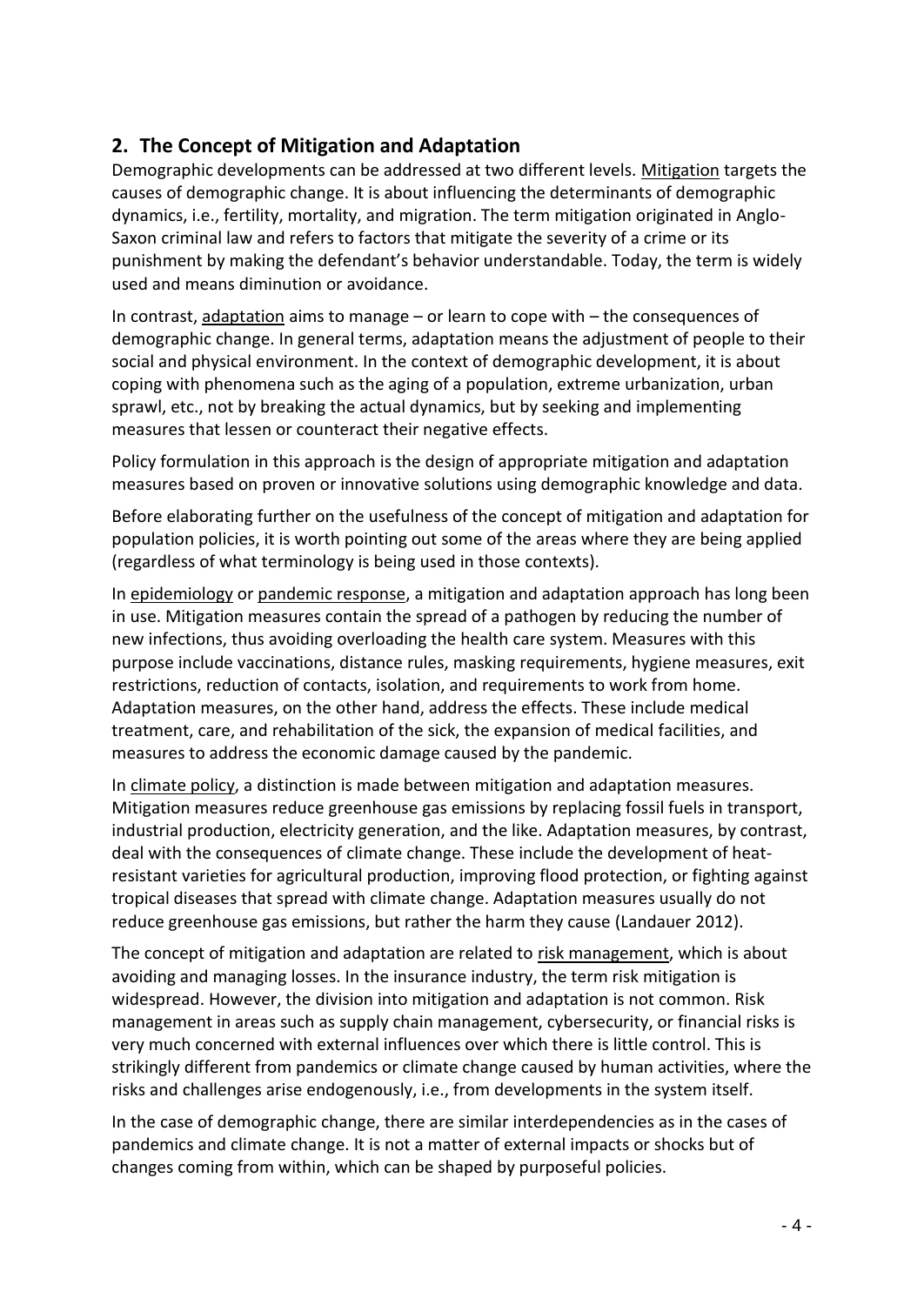# **3. Demographic Transition**

The demographic transition describes the typical course of population development from high birth and death rates, to low birth and death rates (Thompson 1930; Notestein 1945). It is a phenomenon that has been observed in all societies. Demographic transformation leads to different age pyramids in phases (as illustrated in Fig. 1) – from a very flat age pyramid with many young and few old people to an age pyramid in a columnar shape with a decreasing number of young people and a very large number of old people (Lee 2003; Dorbritz 2015). It is common to classify countries according to the phase of demographic transition they are in. The demographic transition has not stopped at the replacement level as originally envisaged by the theory. Instead, many countries experience belowreplacement fertility for a prolonged time.



(Fig. 1) Change in age structure according to phases of demographic transition

The demographic transition model is quite old and has even older antecedents; scholars have repeatedly developed and refined it (Thompson 1930; Notestein 1945; Casetti 1968; Chesnais 1990; Kirk 1996; Handwerker 2019). It is an empirical observation rather than a theory in the classic scientific sense. It presents cause-and-effect relationships, but without explaining the changes of the crucial determinants of demographic development (fertility, morbidity) themselves. However, there is by no means a lack of explanatory approaches and studies on the changes in these determinants (Leeson 2014).

In each phase of the demographic transition, very different challenges arise for society in areas such as education, health care, social security, consumption, and the labor market (Cervellati et al. 2019). The course and speed of the demographic transition are also readily predictable in the longer term, although they differ from country to country. Therefore, it is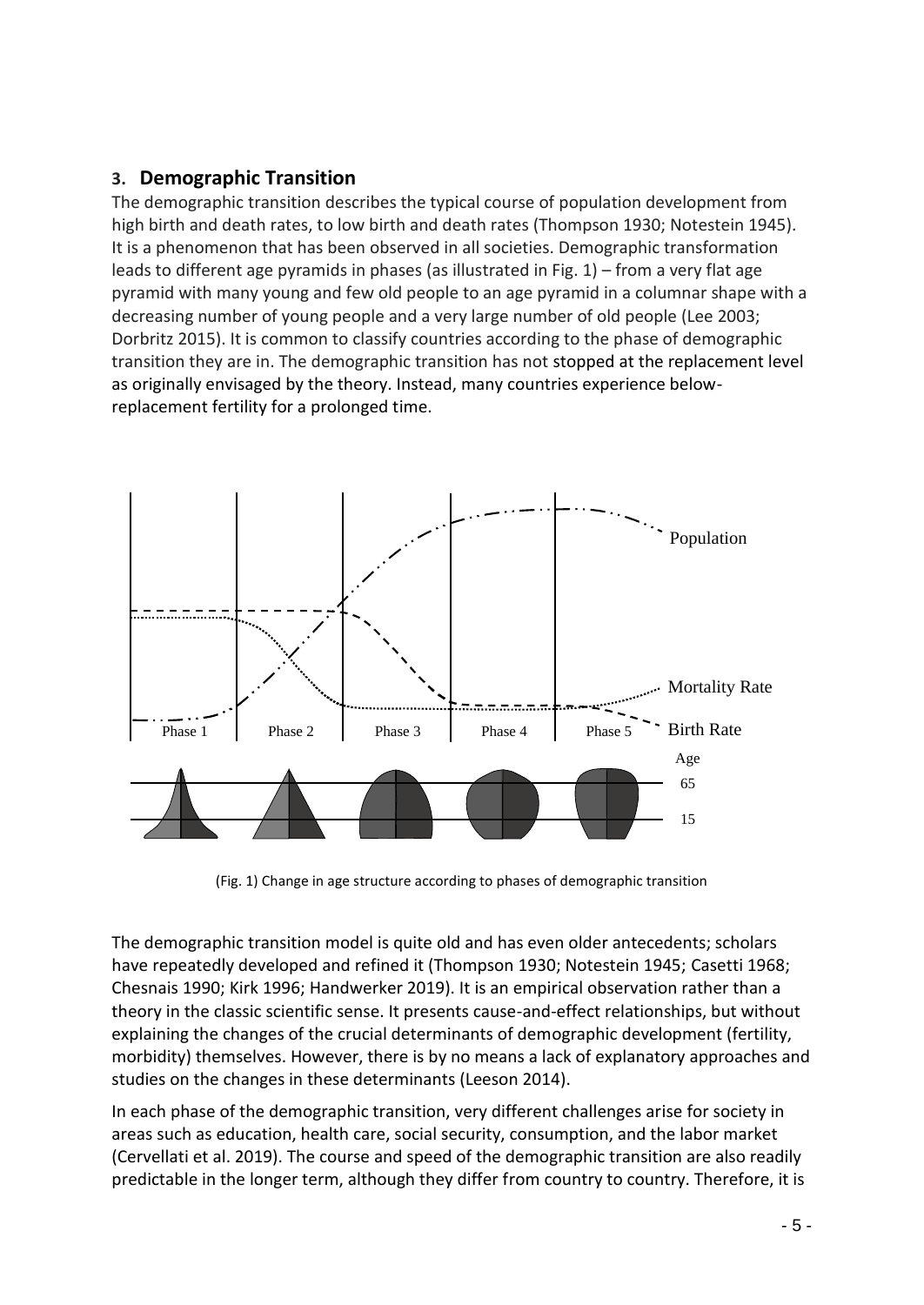possible to anticipate and act on upcoming changes in a timely manner (Willekens 2015). This is the real potential of demography and the conclusions that can be drawn from it.

The change in the age structure as it results from demographic change is extraordinarily significant. However, it is not the only effect of demographic change. Demographic change is much more complex. The box on the right in Fig. 2 schematically shows other possible dimensions, namely the dynamics of population growth, the numerical size of the population, its geographical distribution, and the change of its composition beyond age structure.



(Fig. 2) Demographic transformation beyond changes in the age structure

To be able to design comprehensive and differentiated policies, it is necessary, on the one hand, to extend the classic model of demographic transition with its clear focus on the age pyramid to include additional aspects. On the other hand, it is important, both in the analysis and in the design of concrete measures, not to limit oneself to demographic variables alone. It is precisely this openness of demography to other scientific disciplines that is one of its great strengths when it comes to policy formulation.

# **4. Mitigation: Influencing the Determinants of Demographic Change**

How can the determinants of demographic change be acted upon (see Fig. 3)?

Nation states are the primary actors in population policies. They have extensive experience with measures to influence fertility and migration (May 2012) and they also have ample experience influencing mortality through public health policies. Often, national governments are supported by bilateral and multilateral development agencies. However, it should also be noted that it is by no means easy to influence the determinants of demographic development and that corresponding programs have been and are exposed to criticism.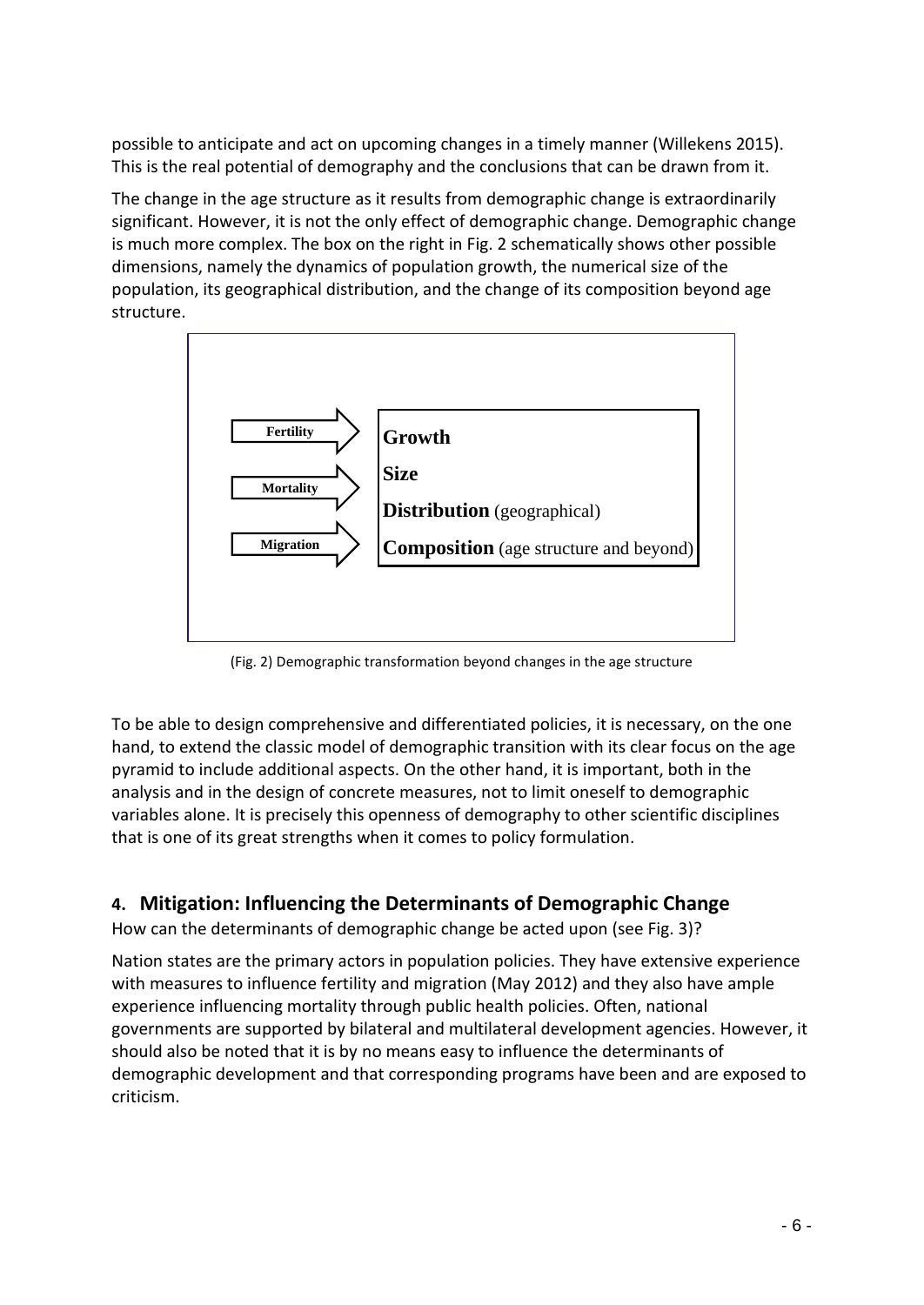

(Fig. 3) Demographic transformation: mitigation and adaptation

## **Fertility**

Fertility is the birth rate (number of live births) of a population within a given period. Fertility in the demographic sense does not refer to the basic reproductive capacity, as in biology or other disciplines, but to the births that occurred (Pritchett & Summers 1994). Because different population groups tend to have different fertility, fertility affects not only the size and age structure of the population, but also the composition of the population, for example, by ethnicity or religious affiliation. Regional differences in fertility may also have implications for the geographic distribution of the population (Morgan & Hagewen 2005).

Human fertility has been an exceptionally large subject of research during the past several decades. Nevertheless, research has not produced a unified interpretation of fertility or a unified explanation of how fertility changes. Thus, there are not only an extraordinarily large number of explanations, but also an extraordinarily diverse array of them. This also leads to correspondingly different policy recommendations (Bock 2002; Ehmer et al. 2011; Herzer 2012). The approaches range from microeconomic and behavioral science models to explanations based on different institutional frameworks, cultural conditions, and societal values, or to attributing the change in fertility to access to contraceptives and sex education (Morgan & Hagewen 2005). There is no monocausal explanation.

Having children is the decision of individuals. Because it has important societal implications, this decision has long been influenced by government measures, including: (1) reproductive health information; (2) legislation and regulation; (3) value formulation; (4) tax incentives; and (5) subsidies and public services (May 2012).

The effectiveness of many of these government measures is disputed. The actual decline in the number of children certainly depends significantly on changes in lifestyle (for example, urban families tend to be smaller) and people's economic and social prospects. The introduction of an old-age pension system was one of the biggest factors in reducing fertility in many European countries, since people became much less dependent on children to take care of them in old age (Cigno 1992). It is also obvious that ideological views, as well as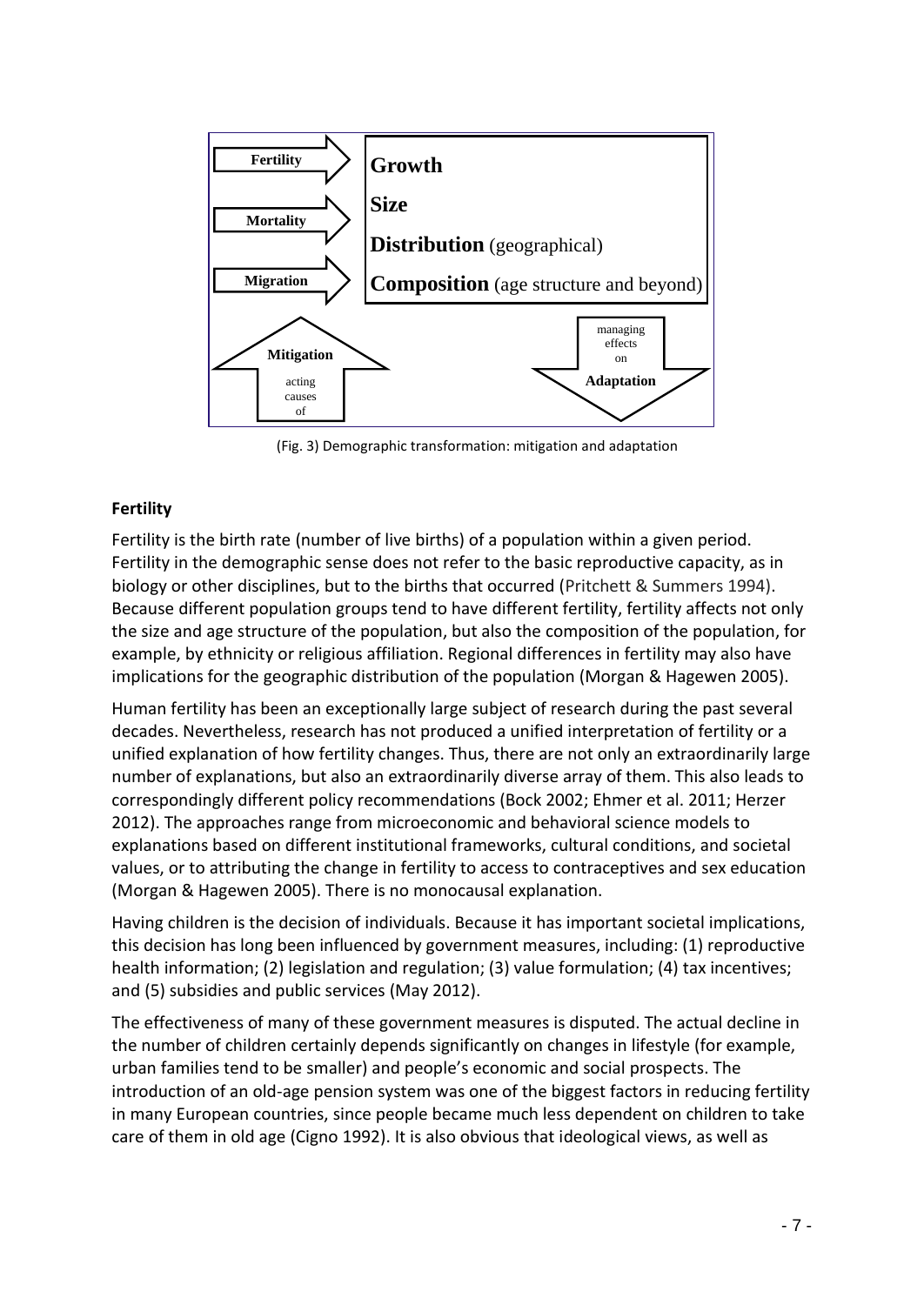religious and cultural values, play a major role in this area and have an influence on people's behavior (Fernández & Fogli 2006, 2009).

Since the work of Thomas Malthus, the relationship between fertility (number of children) and poverty has been a central topic of demographic studies. In developing countries with large numbers of children and often precarious employment opportunities, reducing the number of children is often seen as the key to overcoming poverty. Overall, however, the possibilities for controlling this in the short term are modest, except perhaps through a policy of improving girls' access to education, which leads to later marriage and a lower number of children. Accordingly, this aspect is also important in international frameworks such as the UN's Sustainable Development Goals (UN Women 2018). This example shows that many policies and developments that affect fertility have a different primary objective, while affecting fertility is a second-order effect.

Effective measures to increase fertility in order to boost the national workforce or to counteract population aging are even more difficult to broach and are often politically controversial. Many states have designed pro-natalist policies, from Fascist Italy, Nazi Germany, and Romania under Ceaușescu, to Sweden in the 1930s or France in the 19th century. The Chinese one-, two-, and three-child policies are also illustrative examples (Thompson 2022), and there is no shortage of others (Demeny 1986).

There is no canonized catalog of measures to influence fertility, nor would it make sense to develop such a catalog. The starting point must be careful analyses of cases before intelligently incorporating established and new research findings to design policies for specific national and regional contexts.

## **Mortality**

Mortality is the frequency of deaths within a population over a given period. Like fertility, it influences population size and population growth (Uhlenberg 2005).

Longevity is determined by socioeconomic factors, lifestyle, education, medical care, genetic conditions, and environmental factors, but also by individual autonomy and social inclusion, which confers meaningfulness into old age (GLC/WDA 2022; Lancaster 2012). Public health policy is all about mortality reduction. Like fertility, mortality is a complex and heavily researched area.

Measures to reduce infant mortality, improve diets, and enhance medical care, to name just a few, affect mortality and increase longevity. Such measures are not driven by the intention to change the population structure, but rather with general welfare in mind. Socially difficult outcomes of population change like aging must largely be dealt with by adaptation measures, as it is highly unethical to attempt to reduce longevity.

#### **Migration**

Migration is the movement of people from one place to another with the intention of settling temporarily or permanently in the new place. Depending on the location in question, a distinction is made between immigration (inward) and emigration (outward). Migration changes the population structure and affects the growth, size, composition, and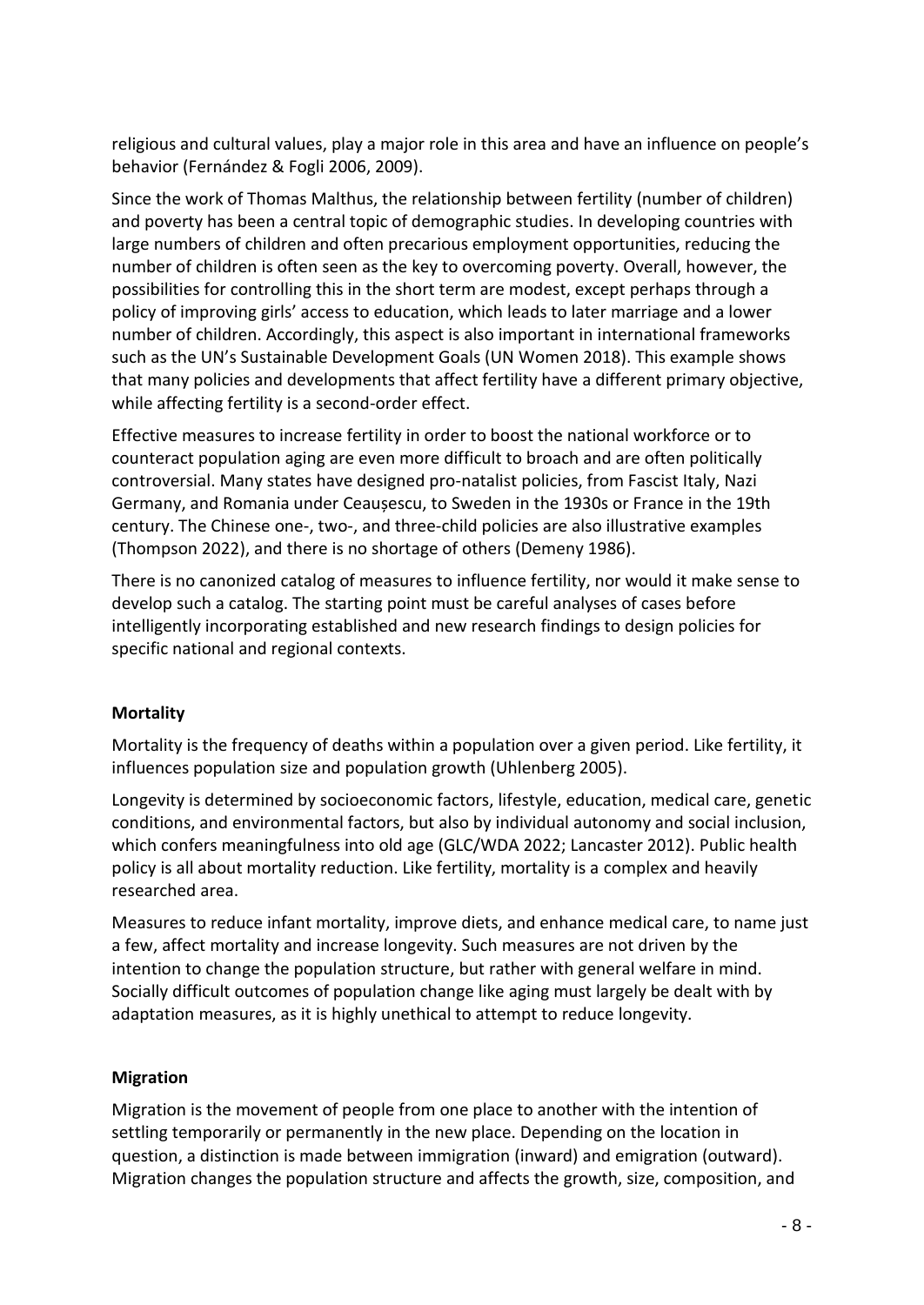geographic distribution of the population – both in the country of origin and the country of destination. Migration is a complex social, economic, and cultural phenomenon, involving multiple push and pull factors that interact in complicated ways (Brown et al. 2019).

Of the three determinants of demography (fertility, mortality, and migration), migration is the most difficult to forecast, measure, and explain. Migration depends heavily on decisions by individuals driven by the economic and political environment and not only by demographic factors. Internal migration continues to play a significant role in many countries. Migration not only changes population structures but can also affect other demographic determinants (White & Lindstrom 2019), for instance if the migrating population has different fertility or mortality rates from the population that is resident in the countries of origin or destination.

Global migratory movements have increased sharply if we look back at the last century. There are 281 million migrants worldwide (IOM 2022). While this is only 3.6% of the world's population, migration has nevertheless a significant geopolitical impact (Brown & Bean 2005; Abel & Sander 2014). Migration can have positive effects, but it can also lead to tensions and conflicts. The public debate about migration and migration policy is delicate in many countries. Not surprisingly migration is a highly researched area as well (von Beyme 2020).

Mitigation measures regarding migration are particularly difficult and have often been marked by failure. Migration legislation and border controls can hardly manage global migration flows effectively. The various measures to influence the push and pull factors of irregular migration tend to look like a patchwork. Some measures may even be unintentionally counterproductive. Improved education and training in migrants' countries of origin, for example, do not necessarily lead to better opportunities in the local labor market, but can instead incentivize and facilitate irregular migration to more prosperous economies (Clemens 2014). For these and other reasons, there are virtually no alternatives to cooperative approaches such as those suggested by the UN Global Compact for Migration (Newland 2018).

In conclusion, it can be said that the possibilities for influencing the determinants of demographic change – fertility, mortality, migration – are not short term. The effect of mitigation on population size, growth, and composition will only have effects in a few decades' time as best. Mitigation is therefore undertaken to alter expected demographic trajectories in the future; long-term population projections are useful not as predictions but as likely scenarios that may lead countries to adopt mitigation politics to achieve a different desired outcome.

# **5. Adaptation: Coping with the Effects of Demographic Change**

The effects of demographic change can be classified in very different ways and the most appropriate classification can vary depending on the country or region. It makes sense to start by identifying topic areas and then consider adaptation measures (see Fig. 3).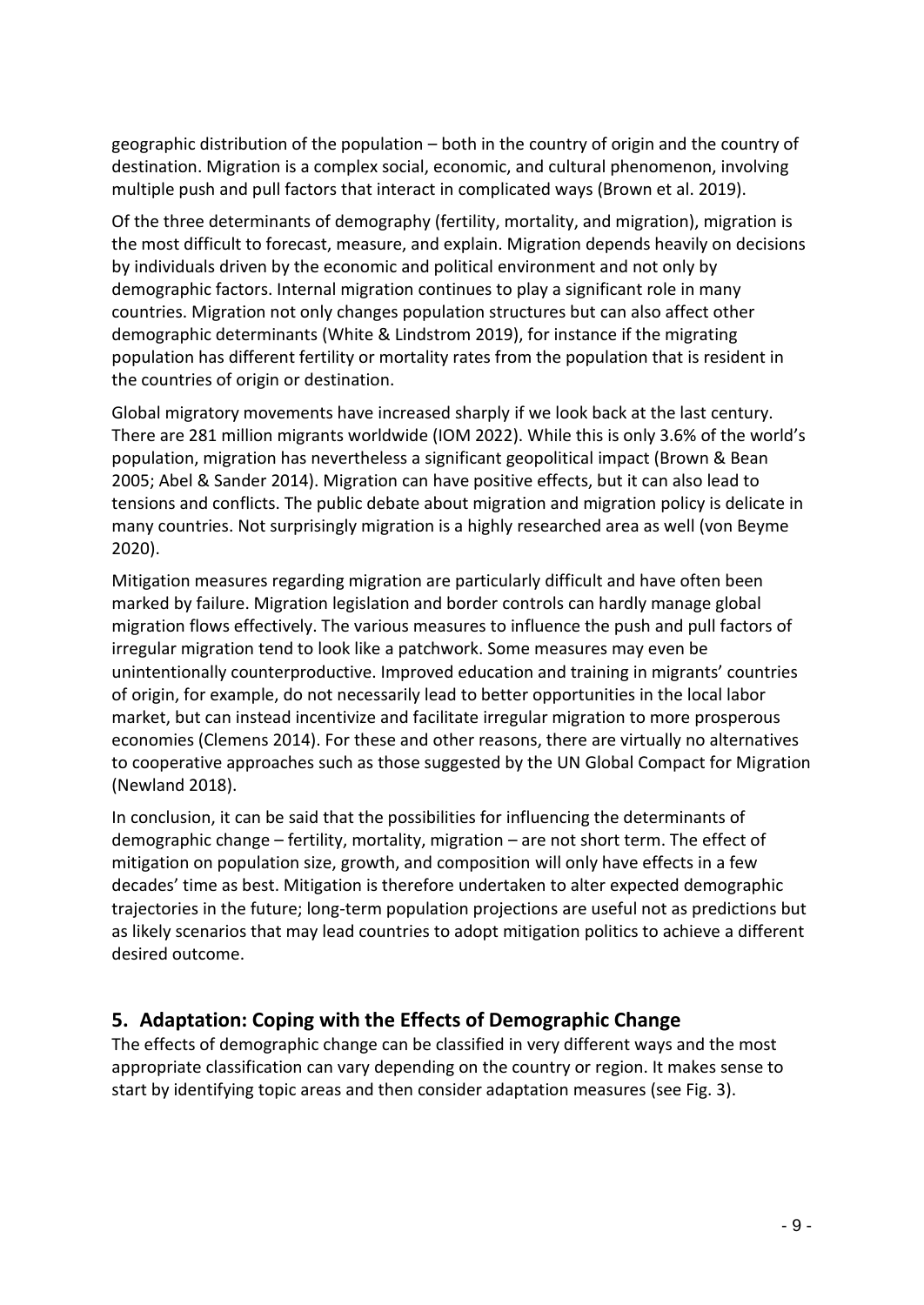#### **Age Structure**

The changing age structure is the most significant impact of demographic change. It is not only at the center of the demographic transition model, but also at the center of political debates. The two extreme manifestations are the so-called "youth bulge," i.e., the far disproportionate growth of young, employable people on the one hand, and at the other end of the spectrum, aging, i.e., the sharp increase in the proportion of old people (GLC/WDA 2022).

The first type is characteristic of many countries in Africa and other developing countries. For the foreseeable future, African societies will remain enormously young, allowing them to achieve a so-called demographic dividend if they reduce their fertility (Groth & May 2017). The demographic dividend refers to the economic growth potential associated with the change in a population's age structure, when the size of the working-age population (aged 15 to 64 years) exceeds that of the non-working-age, or dependent, population (aged under 14 years, and 65 and older). Its time window is limited. In recent decades, Asian countries have shown how a demographic dividend can be successfully exploited. However, capitalizing on a demographic dividend does not happen by itself; preconditions must be met to take full advantage of the opportunity. Reliable institutions, and investments in education and health care, are necessary to ensure the labor force is productive, as is a willingness to rethink outdated values. Key factors are, above all, jobs in sufficient quantity and quality, but also advantageous trade relations at regional and international levels (Groth & Dahinden 2020).

At the other end of the demographic spectrum are aging societies with high longevity, which today are found particularly pronounced in Europe and Southeast Asia (GLC/WDA 2022). Their older age structure will require far-reaching adjustments in areas such as old-age provision, continuing education, and health. It is about much more than financial challenges and burden sharing. It is about new lifestyles, reshaping the labor market, and ultimately fundamentally changing how value is created and distributed in a society (Sakamoto & Powers 2019; Richter 2014). Market mechanisms are very important, but without the right framework, they will not lead to the desired outcomes, in part because existing legal norms and institutions have come into being in a society with different demographic conditions. Innovations in areas as diverse as health, housing, mobility, and education are particularly important in this phase of demographic transition (Kohlbacher & Herstatt 2008; Lutz et al. 2008).

#### **Population Growth and Decline**

Population growth and decline is of great consequence, not least regarding the profound effects on the consumer goods and services market and the investment market. Rapid changes can require major adjustments in a short period of time, which can be very challenging. For example, infrastructure and government services could come under strain, and the natural environment could be affected by an increase in the demand for resources. The political system may come under pressure and eventually reach its limit in keeping pace with population increase or decline. Rapid population growth typically also puts great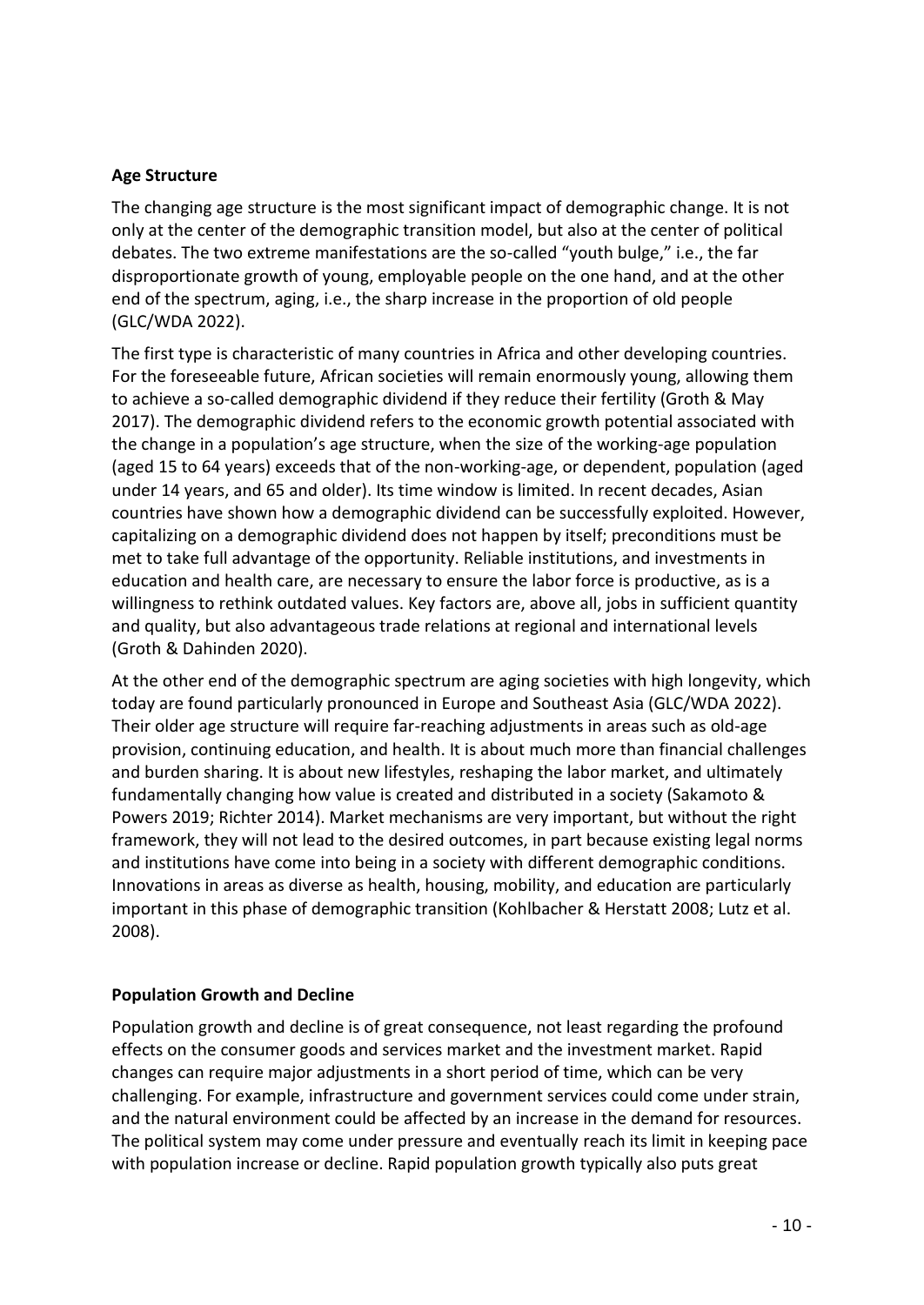pressure on existing social lifestyles and can bring about a violent shift in values and culture, accompanied by social unrest and political tensions (Goldstone 2016). All these processes require political responses. Nigeria is an impressive example: an annual population growth of almost 2.5% means a doubling of the population in less than 30 years, with all the consequences that entails. Countries with aging and declining populations will also face increasing challenges in the decades ahead (GLC/WDA 2022).

#### **Population Size**

The numerical size of the population is a factor with its own significance and is not merely the byproduct of demographic change. It deserves attention and should not remain unexamined as is too often the case.

It is not uncommon for states to measure themselves by the size of their population and derive power claims from it (Goldstone et al. 2012). According to UN projections, India will replace China as the most populous country within a decade, and by the end of the century Nigeria could have more inhabitants than China. Such demographic shifts will affect international relations and the global economy. The absolute size of the population on the territory of a state or in a region also has a striking effect on the use of natural resources (Lupi & Marsiglio 2021).

## **Spatial Distribution of the Population**

Demographic change can significantly determine the distribution of population in a country and region. It comes not as a surprise that the spatial distribution of population as an effect of demographic change has for long been an important area of policy measures and research (Chenal 2016; Guest & Brown 2019). It includes questions about the settlement pattern of a specific country or region but also of the whole planet. It includes aspects such as urbanization, suburbanization, or deurbanization, with the associated challenges for public policies. In 1950, less than a third of the world's population lived in cities; in 2007, half of all people were already city dwellers; in 2050, seven billion of the expected global population of about ten billion will live in cities. Those moving to urban areas hope to find better job opportunities and infrastructure, better education, and leisure facilities. Population growth plays a key role in this movement of people; however, there are also other drivers for the geographic concentration of populations, such as economic development, environmental issues, and so forth (Guest & Brown 2019).

## **Population Composition**

The demographic transition model describes the change in the age structure of society that arises from long-term declines in fertility and mortality. In multicultural societies, not all ethno-cultural groups have the same fertility and mortality. Therefore, there are shifts between these groups with important political consequences. Not only differential fertility and mortality, but also migration affects population composition (and spatial distribution). A well-known and often-studied example is Lebanon, where the proportional distribution of political offices is still based on religious affiliations as recorded in the 1932 census, which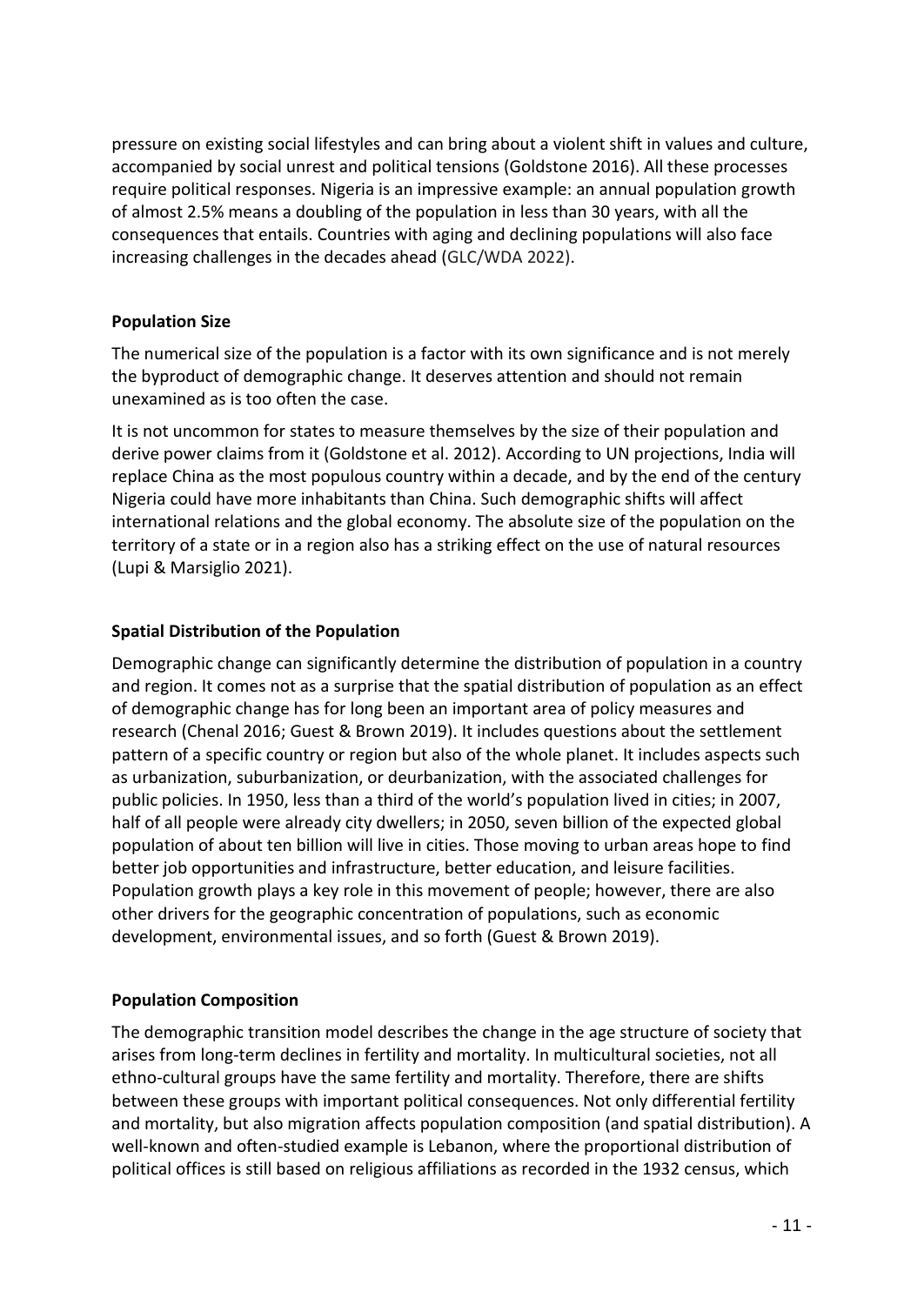no longer reflects contemporary realities. Not every change in the composition of society can be conclusively derived from demographic determinants. Changes in the socioeconomic structure of the population, for example, often have economic and political causes (Sakamoto & Powers 2019).

Demographic changes can lead to disintegration, social fragmentation that excludes certain population groups, and social polarization. Striking examples of this are poorly integrated immigrant populations or marginalized ethno-cultural or social groups. Integration measures can achieve or maintain sustainable social relationships. Integration reduces the social distance between social groups and leads to a greater convergence of values and views, without the identity of individual groups having to disappear. In addition to demographic change, there are many other causes that call for integration measures, often interacting with demographic changes. Strong economic growth, for example, can dissolve social ties and create social tensions. Social integration is an extremely broad field. It will not be addressed here. It matters that relevant knowledge and experience be considered when designing adaptation measures for demographic change.

## **6. Policy Formulation**

Successful policymaking requires analysis, but also the ability to be systematic in designing strategies. It is a process that steers society onto sustainable paths with the involvement of the population concerned.

#### **Demographic Assessment**

To move from selective measures to a more comprehensive policy, a demographic analysis is important as a starting point. This involves questions such as: Where are we in demographic terms? Where are we heading?

The reliability of demographic projections depends heavily on the time period, the topic, the regional reference chosen, and the data available. In general, time periods beyond 20 years have a considerable probability of error. They are only of limited use as a basis for sciencebased policy advice. Mortality and fertility are more stable and are therefore easier to model, whereas migration is less so.

Unexpected external shocks occur unpredictably but regularly and lead to sometimes significant deviations from projections. The smaller the regional reference, the greater the probability of error. For many countries and regions, but also for some topics, the quality and quantity of data remain unsatisfactory.

Overall, however, the available data have improved considerably, and methodological knowledge has grown enormously. Demographic statements have therefore become much more reliable in the recent past. But how can these higher quality data be successfully incorporated into scientific policy advice?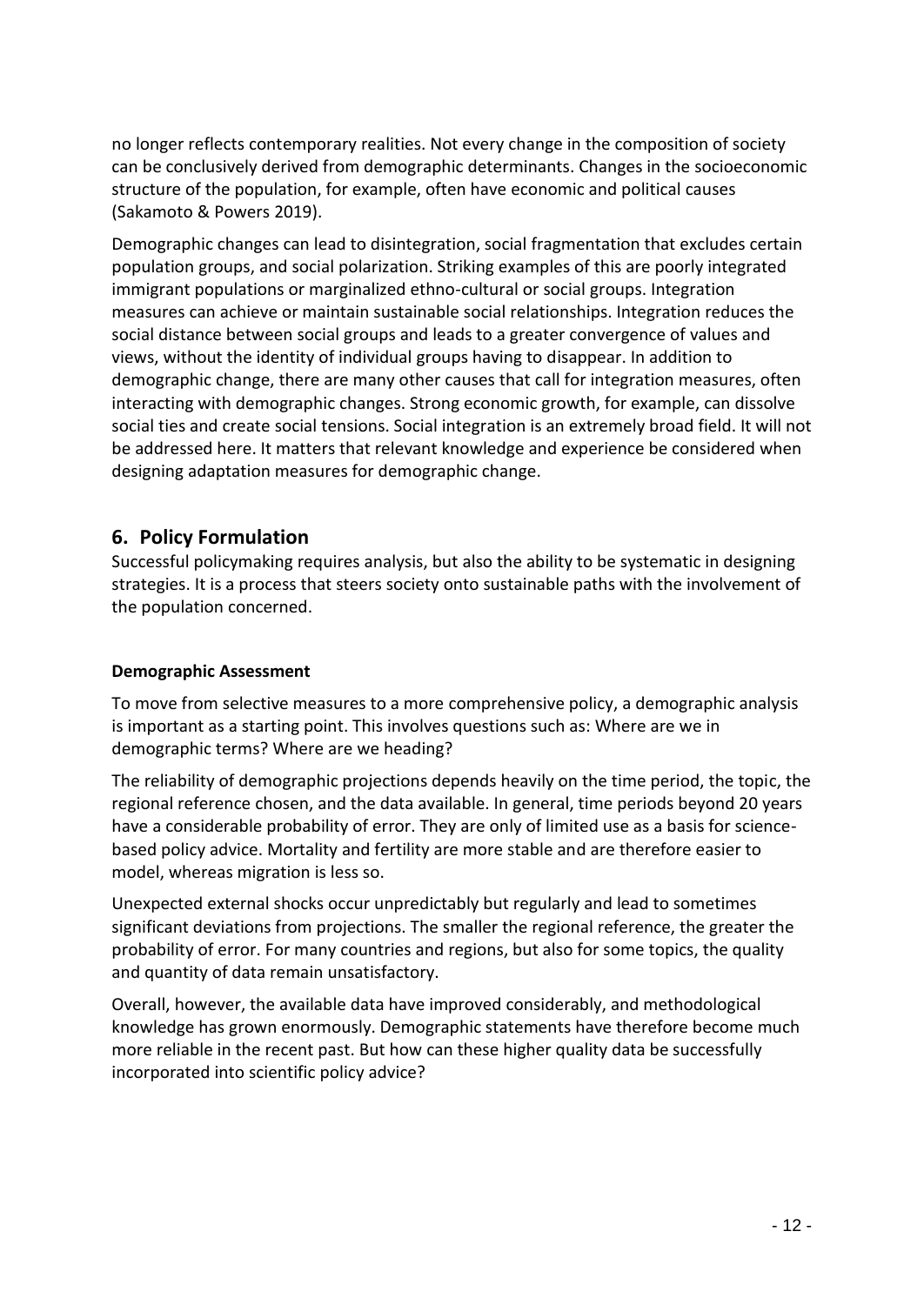## **Policy Choices**

Perhaps the most crucial step in policy formulation is the setting of objectives about what to aim for and/or what to avoid. This is ultimately a matter of policy choice, which is driven by complex historical, cultural, and social conditions and values.

The most creative and difficult part of policy formulation is identifying and designing mitigation and adaptation measures that support and implement the overarching policy goals. It is the area where the extensive data and research material gets a special role, but also where political processes (politics) are crucial.

# **Policy Formulation**

- Demographic assessment
- Design mitigation and/or adaptation measures
- Evaluate the measures against their potential, shortcomings, cost, political resistance, time frame, etc.
- Design the policy
- Establish a monitoring procedure

Mitigation and adaptation measures must be designed, evaluated, and implemented against the background of actual social, political, legal, and cultural conditions. Only to a very limited extent can they be derived from other contexts and experience, and from abstract considerations. New policies and individual measures may require comprehensive rethinking, for example in the fields of migration policy or the reorganization of the stages of life. If those aspects are not considered from the outset and if broad social support is not sought, it will not be possible to achieve ambitious goals.

Bundled as a policy, the chosen measures must be evaluated again. It is a matter of assessing their potential, their possible shortcomings, their financial and non-monetary cost, the political resistance they may trigger, timing, etc. Finally, it is a matter of deciding and communicating the policy in an appropriate form.

In order to succeed, it is crucial to continue to monitor the situation (both the outcomes of the measures and the underlying reasoning on which the policies are based), and to make adjustments if necessary – to the measures or even to the objectives that have been set. Fig. 4 offers a template that summarizes these considerations.

<sup>(</sup>Fig. 4) Template for policy formulation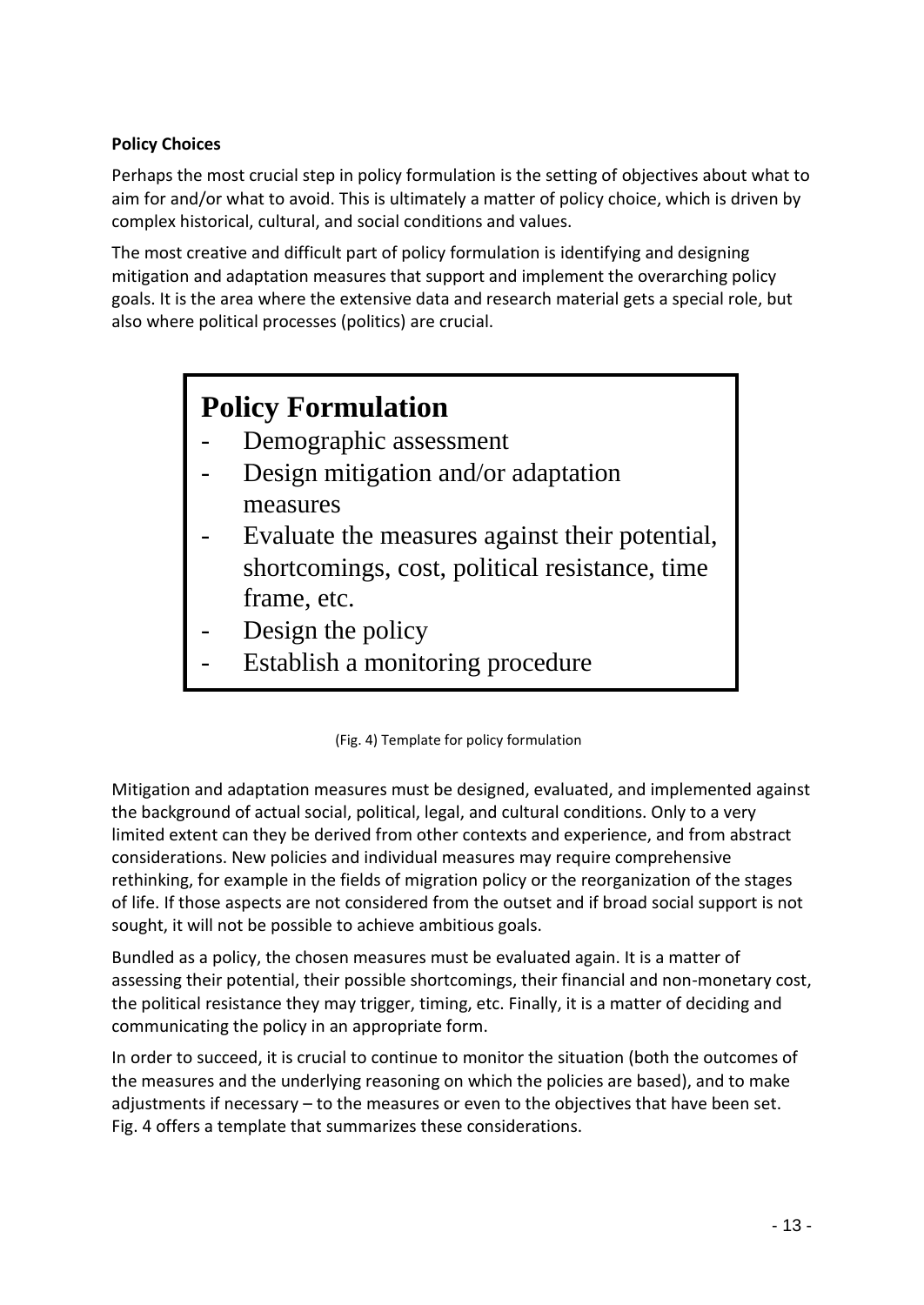## **Policy Advice**

Policy advice in the field of demography is a field with great prospects, but there are obstacles. Sound, high-quality policy advice is difficult in many respects because different expectations and paradigms must be reconciled. Policymakers expect clear, concise, actionoriented statements. These need to be made quickly – despite a lack of knowledge in many cases. Science, on the other hand, is often characterized by contradictory findings, a long time to obtain research results, and often little focus on practical relevance.

Better policy advice requires a better understanding of expectations and viewpoints. Science should strive more for comprehensibility and practical relevance, and politics should develop more understanding in dealing with ambiguity. In addition, it seems appropriate to further develop the interface through new communication formats. The guiding principle could be less information and more dialogue. It also seems important to increase the diversity of perspectives. Different disciplines and schools of thought generate a wider range of perspectives and thus generally facilitate a more comprehensive and differentiated picture of reality.

# **7. Conclusion**

Demographic change is one of the most important megatrends on the planet. Demography provides analytical tools and concepts to help us manage and adapt to the impact of demographic change. The toolbox exists, but it is underused and often misused.

The concept of mitigation and adaptation can forge a useful approach to move from scientific knowledge to policy action. This approach organizes the challenges and makes them visible. It makes options for action understandable and is suitable for bringing science and politics together.

Demographic change is tangible in numbers and data. Solutions must be based on these figures and not on subjective assessments and perceptions that are too often shaped by dogmas and unquestioned paradigms.

It is a matter of urgency to use this knowledge – the toolbox of demographic analysis and policy experience – and to use it now. This is even more important than further broadening and deepening knowledge. Inaction has great costs, not only for present generations but especially for the future ones.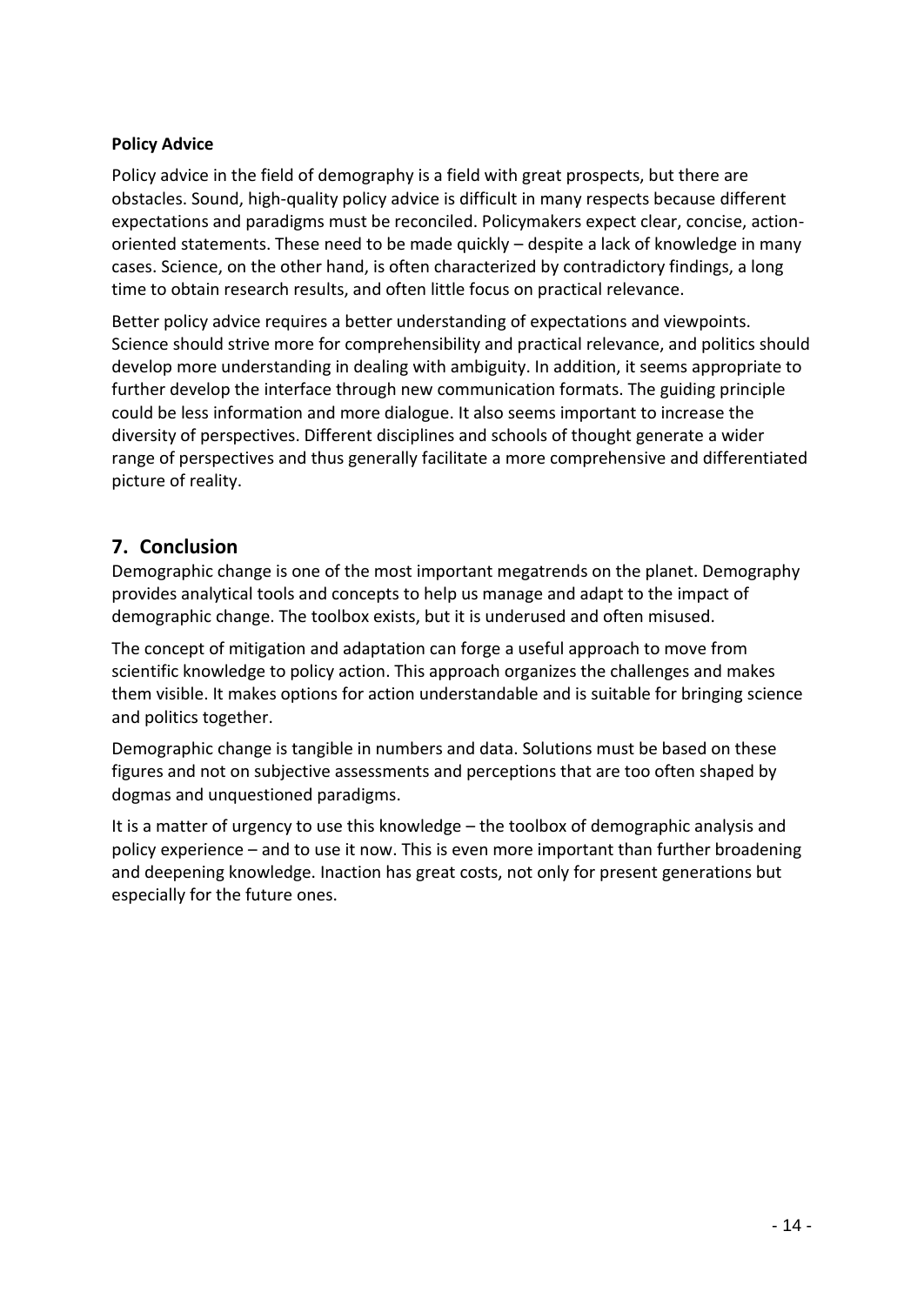#### **References**

- Abel, G. J., & Sander, N. (2014). Quantifying global international migration flows. *Science*, *343*(6178), 1520–1522.
- Arbetman, M., Kugler, J., & Organski, A. F. K. (2018). Political capacity and demographic change. In M. Arbetman & J. Kugler (Eds), *Political Capacity and Economic Behavior* (pp. 193-220). New York: Routledge.
- Bacci, M. L. (2017). *A Concise History of world World Population*. Hoboken, NJ: John Wiley & Sons.
- Becker, G. S., & Barro, R. J. (1988). A reformulation of the economic theory of fertility. *The Quarterly Journal of Economics*, *103*(1), 1–25.
- Blacker, C. (1947). Stages in population growth. *Eugenics Review*, *39*(3), 88–102.
- Bock, J. (2002). Introduction: Evolutionary theory and the search for a unified theory of fertility. *American Journal of Human Biology*, *14*(2), 145–148.
- Bongaarts, J., & Feeney, G. (1998). On the quantum and tempo of fertility. *Population and Development Review*, *24*(2), 271–291.
- Brown, S. K., Bean, F. D., & Nasir, S. (2019). International migration. In D. L. Poston Jr. (Ed.), *Handbook of Population* (pp. 421–455). Boston, MA: Springer.
- Caldwell, J. C. (1980). Mass education as a determinant of the timing of fertility decline. *Population and Development Review*, *6*(2), 225–255.
- Casetti, E. (1968). A formalization of the demographic transition theory. *Papers of the Regional Science Association*, *21*(1), 159–164.
- Cervellati, M., Meyerheim, G., & Sunde, U. (2019). The timing of the demographic transition and economic growth. *Economics Letters*, *181*, 43–46.
- Chenal, J. (2016). *Capitalizing on Urbanization: The Importance of Planning, Infrastructure, and Finance for Africa's Growing Cities.* Africa Growth Initiative by Brookings, 59–71.
- Chesnais, J. C. (1990). Demographic transition patterns and their impact on the age structure. *Population and Development Review*, *16*(2), 327–336.
- Cigno, A. (1992). Children and pensions. *Journal of Population Economics, 5(3),* 175–183.
- Ciment, J., & Ness, I. (Eds). (2014). *Encyclopedia of Global Population and Demographics*. Abingdon: Routledge.
- Clemens, M. A. (2014). Does development reduce migration? In R. E. B. Lucas (Ed.), *International Handbook on Migration and Economic Development*. Cheltenham: Edward Elgar Publishing.
- Coale, A. J. (1989). Demographic transition. In J. Eatwell, M. Milgate, & P. Newman (Eds), *Social Economics* (pp. 16–23). London: Palgrave Macmillan.
- Cox, P. R. (1970). *Demography*. Cambridge: Cambridge University Press.
- Davis, K. (1945). The world demographic transition. *The Annals of the American Academy of Political and Social Science*, *237*(1), 1–11.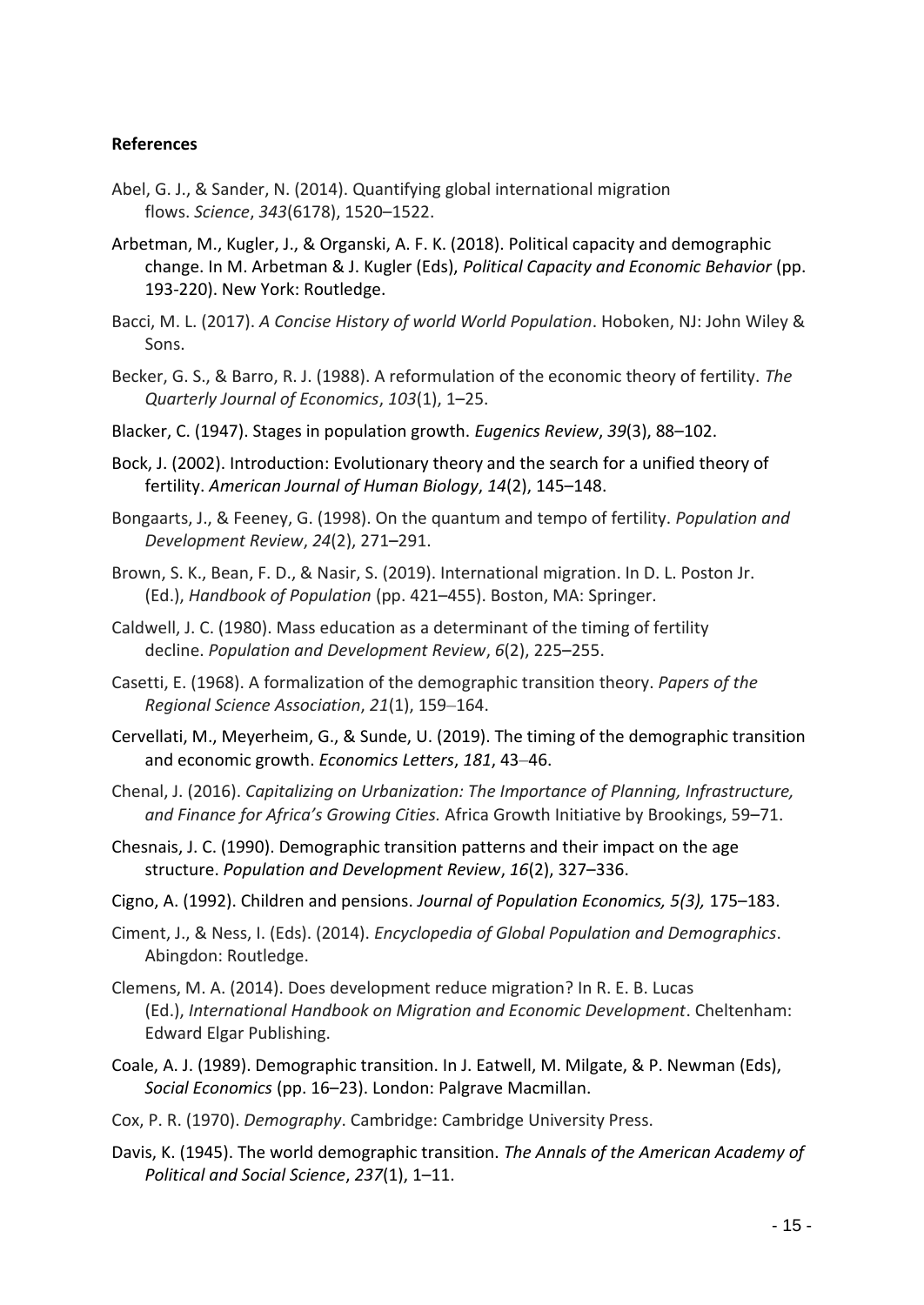- Demeny, P. (1986). Pronatalist policies in low-fertility countries: Patterns, performance, and prospects. *Population and Development Review*, *12*, 335–358.
- Dorbritz, J. (2015). Demographie und Transformation. In R. Kollmorgen, W. Merkel, H.-J. Wagener (Eds), *Handbuch Transformationsforschung* (pp. 499–507). Wiesbaden: Springer VS.
- Ehmer, J., Ehrhardt, J., & Kohli, M. (2011). Fertility in the history of the 20th century: Trends, theories, policies, discourses. *Historical Social Research*, *36*(2), 246–296.
- Fernández, R., & Fogli, A. (2006). Fertility: The role of culture and family experience. *Journal of the European Economic Association*, *4*(2–3), 552–561.
- Fernández, R., & Fogli, A. (2009). Culture: An empirical investigation of beliefs, work, and fertility. *American Economic Journal: Macroeconomics*, *1*(1), 146–177.
- Freedman, R. (Ed.). (1964). *Population: The Vital Revolution*. Garden City, NY: Anchor Books.
- Frisbie, W. P. (2005). Infant mortality. In D. L. Poston & M. Micklin (Eds), *Handbook of Population* (pp. 251–282). Boston, MA: Springer.
- GLC/WDA (Global Longevity Council of the World Demographic & Ageing Forum). (2022). *Living Longer Around the World – Opportunities and Challenges.* St. Gallen: WDA.
- Goldstone, J. A. (2016). *Revolution and Rebellion in the Early Modern World: Population Change and State Breakdown in England, France, Turkey, and China, 1600-1850*. New York: Routledge.
- Goldstone, J. A., Kaufmann, E. P., & Toft, M. D. (Eds). (2012). *Political Demography: How Population Changes are Reshaping International Security and National Politics*. Oxford University Press.
- Groth, H., & Dahinden, M. (2020). Zeitbombe Demografie. *Schweizer Monat*, *1079*, 71–73.
- Groth, H., & May, J. F. (Eds). (2017). *Africa's Population: In Search of a Demographic Dividend*. Cham: Springer.
- Guest, A. M., & Brown, S. K. (2019). Population distribution and suburbanization. In D. L. Poston Jr. (Ed.), *Handbook of Population* (pp. 51–77). Cham: Springer.
- Handwerker, W. P. (Ed.) (2019). *Culture and Reproduction: An Anthropological Critique of Demographic Transition Theory*. New York: Routledge.
- Herzer, D., Strulik, H., & Vollmer, S. (2012). The long-run determinants of fertility: One century of demographic change 1900–1999. *Journal of Economic Growth*, *17*(4), 357– 385.
- Hugo, G. (2011). Future demographic change and its interactions with migration and climate change. *Global Environmental Change*, *21*, S21–S33.
- Hüther, M. (2017). Demografiepolitik zur gesellschaftlichen Transformation: Möglichkeiten und Grenzen. In T. Mayer (Ed.), *Die transformative Macht der Demografie* (pp. 459– 475). Wiesbaden: Springer VS.
- IOM (International Organization for Migration). (2022). *World Migration Report*. Geneva: International Organization for Migration.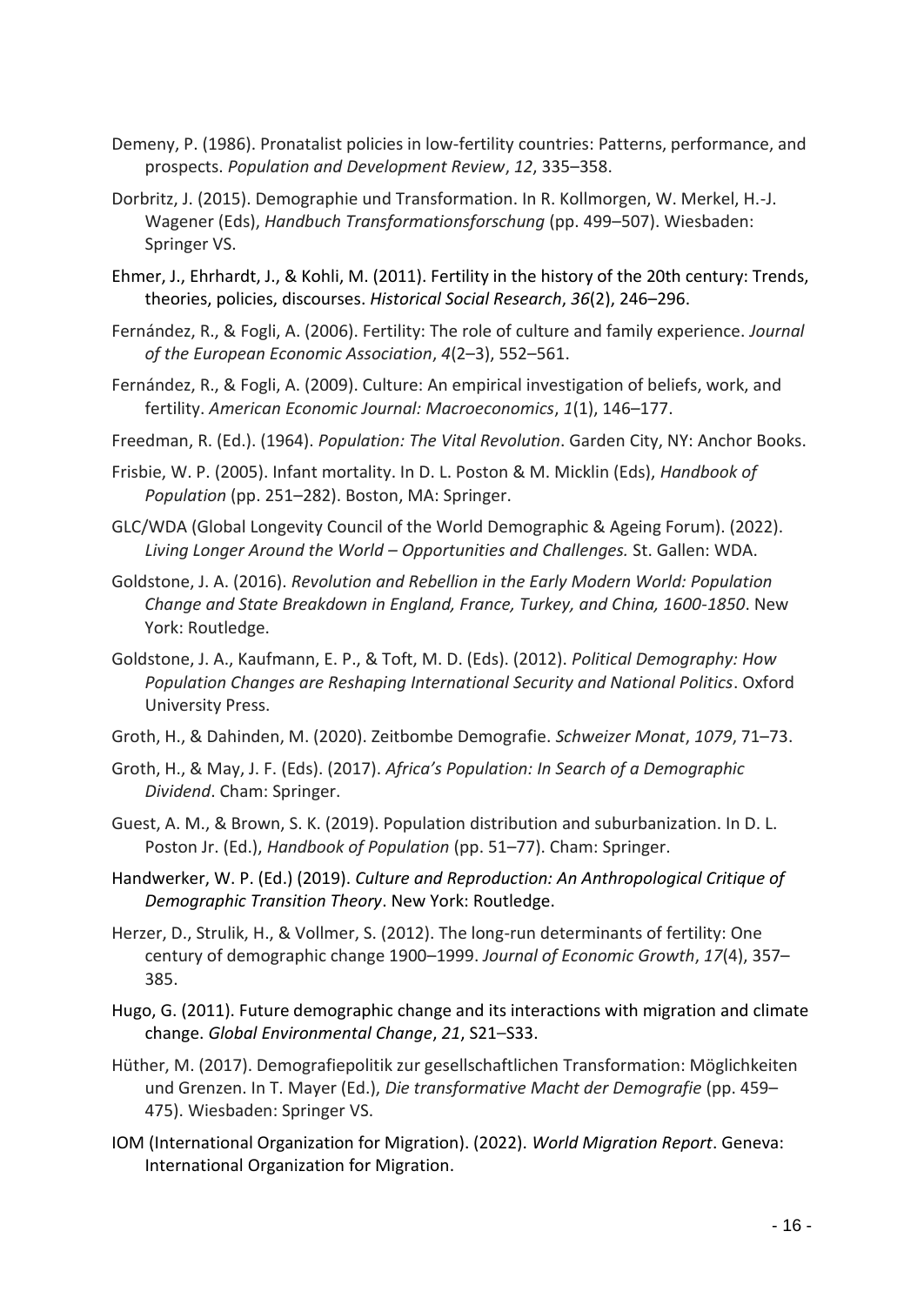- Jones, G. W., Douglas, R. M., Caldwell, J. C., & D'Souza, R. M. (Eds). (1998). *The Continuing Demographic Transition*. Oxford: Clarendon Press.
- Keyfitz, N. (1972). On future population. *Journal of the American Statistical Association*, *67*(338), 347–363.
- Kirk, D. (1996). Demographic transition theory. *Population Studies*, *50*(3), 361–387.
- Kiss, M., Laaninen, T., & Margaras, V. (2020). *Demographic Outlook for the European Union 2020*. European Parliamentary Research Service (EPRS).
- Kohlbacher, F., & Herstatt, C. (2008). *The Silver Market Phenomenon: Business Opportunities in an Era of Demographic Change*. Heidelberg: Springer.
- Lancaster, H. O. (2012). *Expectations of Life: A Study in the Demography, Statistics, and History of World Mortality*. New York: Springer Science & Business Media.
- Landauer, M., Juhola, S., & Söderholm, M. (2015). Inter-relationships between adaptation and mitigation: A systematic literature review. *Climatic Change*, *131*(4), 505–517.
- Landry, A. (2021). *La révolution démographique: études et essais sur les problèmes de la population*. Paris: Ined éditions.
- Lee, R. (2003). The demographic transition: Three centuries of fundamental change. *Journal of Economic Perspectives*, *17*(4), 167–190.
- Leeson, G. W. (2014). Drivers of demographic change in the twentieth and twenty-first centuries. In S. Harper & K. Hamblin (Eds), *International Handbook on Ageing and Public Policy*. Cheltenham: Edward Elgar Publishing.
- Lesthaeghe, R. (2010). The unfolding story of the second demographic transition. *Population and Development Review*, *36*(2), 211–251.
- Leuprecht, C. (2015). Security policies: Demographic trends and international security. In D. A. Bearfield & M. J. Dubnick (Eds), *Encyclopedia of Public Administration and Public Policy* (pp. 2983–2992). New York: Routledge.
- Lupi, V., & Marsiglio, S. (2021). Population growth and climate change: A dynamic integrated climate-economy-demography model. *Ecological Economics*, *184*, 107011.
- Lutz, W., Skirbekk, V., & Testa, M. R. (2006). The low-fertility trap hypothesis: Forces that may lead to further postponement and fewer births in Europe. *Vienna Yearbook of Population Research*, *4*, 167–192.
- Lutz, W., Crespo Cuaresma, J., & Sanderson, W. (2008). The demography of educational attainment and economic growth. *Science*, *319*(5866), 1047–1048.
- May, J. F. (2012). *World Population Policies: Their Origin, Evolution, and Impact*. New York: Springer Science & Business Media.
- Mayda, A. M. (2010). International migration: A panel data analysis of the determinants of bilateral flows. *Journal of Population Economics*, *23*(4), 1249–1274.
- Mayer, T. (Ed.). (2017). *Die transformative Macht der Demografie*. Wiesbaden: Springer VS.
- Morgan, S. P., & Hagewen, K. J. (2005). Fertility. In D. L. Poston & M. Micklin (Eds), *Handbook of Population* (pp. 229–249). Boston, MA: Springer.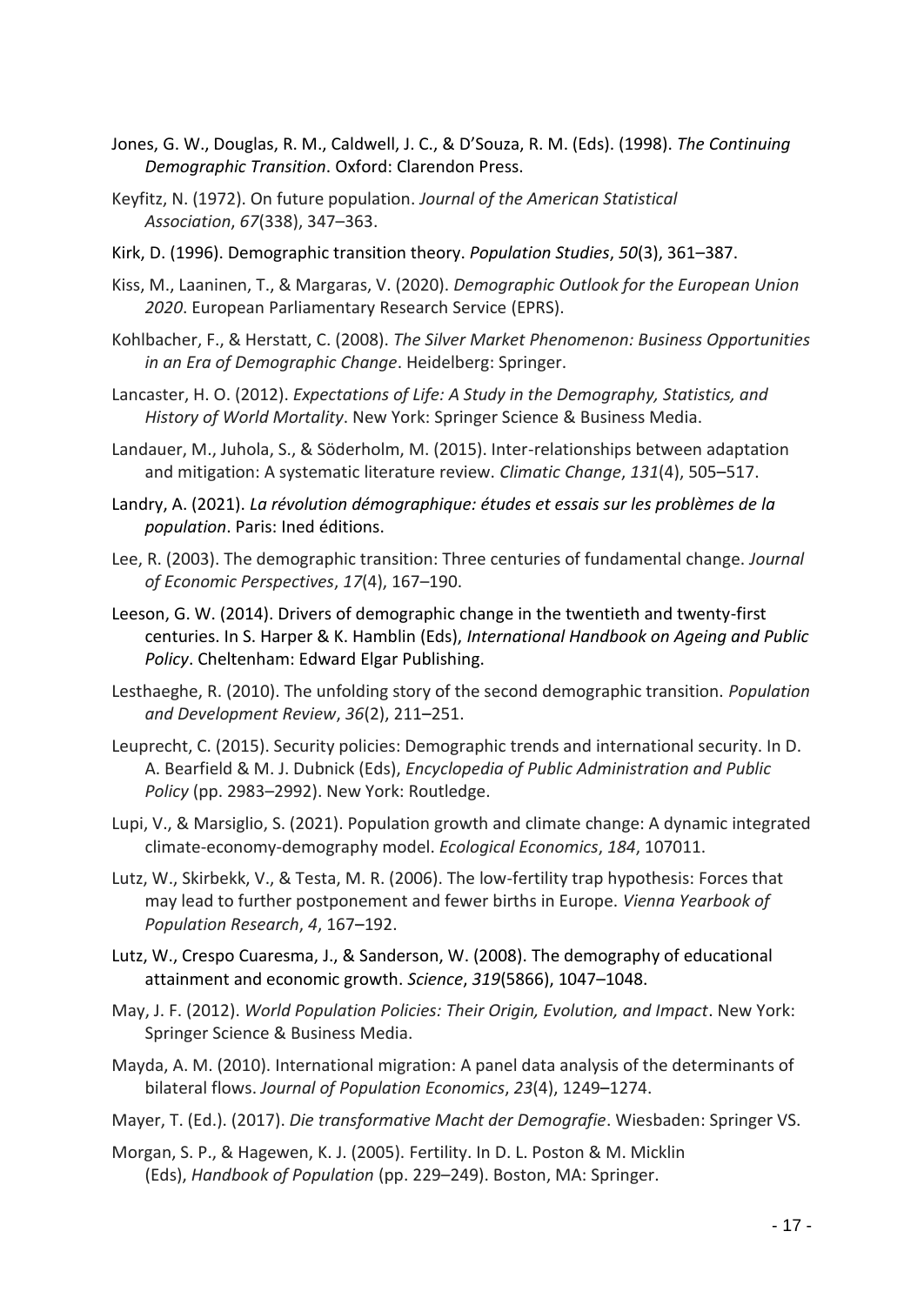- Newland, K. (2018). The global compact for safe, orderly, and regular migration: An unlikely achievement. *International Journal of Refugee Law*, *30*(4), 657–660.
- Notestein, Frank W. (1945). Population—The long view. In Theodore W. Schultz (Ed.), *Food for the World*. Chicago: University of Chicago Press, 36-57.
- O'Neill, B. C., Dalton, M., Fuchs, R., Jiang, L., Pachauri, S., & Zigova, K. (2010). Global demographic trends and future carbon emissions. *Proceedings of the National Academy of Sciences*, *107*(41), 17521–17526.
- O'Neill, B. C., Liddle, B., Jiang, L., Smith, K. R., Pachauri, S., Dalton, M., & Fuchs, R. (2012). Demographic change and carbon dioxide emission. *The Lancet*, *380*(9837), 157–164.
- Philipov, D. (2005). Book Review: Paul Demeny and Geoffrey McNicoll (eds.), Encyclopaedia of Population, over New York: McMillan Reference USA, 2003, XXXVIII + 1040 pp. *European Journal of Population*, *21*(1), 115–117.
- Poston, D. L., & Micklin, M. (Eds). (2005). *Handbook of Population*. New York: Kluwer Academic/Plenum.
- Poston Jr., Dudley L. (Ed.) (2019) *Handbook of Population.* Cham: Springer International Publishing.
- Potančoková, M., Stonawski, M., & Gailey, N. (2021). Migration and demographic disparities in macro-regions of the European Union, a view to 2060. *Demographic Research*, *45*, 1317–1354.
- Pritchett, L., & Summers, L. H. (1994). *Desired Fertility and the Impact of Population Policies* (Vol. 1273). World Bank Publications.
- Reher, D. S. (2011). Economic and social implications of the demographic transition. *Population and Development Review*, *37*, 11–33.
- Richter, D. (2014). Demographic change and innovation: The ongoing challenge from the diversity of the labor force. *Management Revue*, *25*(3), 166–184.
- Rogers, R. G., Hummer, R. A., Krueger, P. M., & Vinneau, J. M. (2019). Adult mortality. In D. L. Poston Jr. (Ed.), *Handbook of Population* (pp. 355–381). Boston, MA: Springer.
- Sakamoto, A., & Powers, D. A. (2019). The demography of social stratification. In D. L. Poston Jr. (Ed.), *Handbook of Population*, (pp. 457–480). Boston, MA: Springer.
- Soares, R. R., & Falcao, B. L. (2008). The demographic transition and the sexual division of labor. *Journal of Political Economy*, *116*(6), 1058–1104.
- Teitelbaum, M. S. (2015). Political demography: Powerful trends under-attended by demographic science. *Population Studies*, *69*(sup1), 87–95.
- Thompson, W. S. (1930). *Population Problems*. New York: McGraw Hill.
- Thompson, M. (2022). From the law of value debate to the one-child policy in China: On accounting and biopolitics. *Positions*, *30*(1), 9–34.
- Uhlenberg, P. (2005). Demography of aging. In D. L. Poston Jr. & M. Micklin (Eds), *Handbook of Population* (pp. 143–167). Boston, MA: Springer.